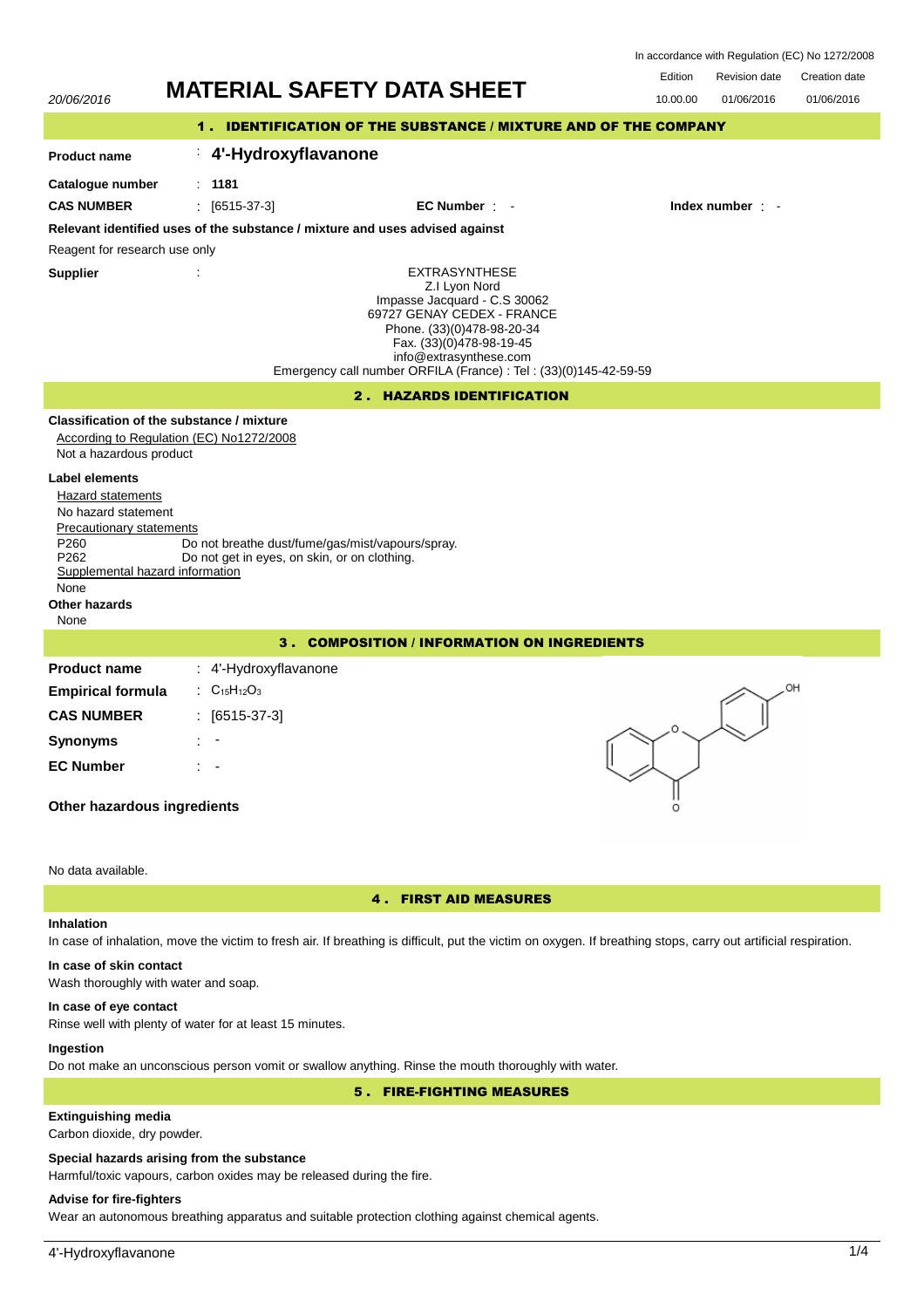# 6 . ACCIDENTAL RELEASE MEASURES

#### **Personal precautions**

Use personal protective equipment. Evacuate the personnel from the contaminated zone. Ensure adequate ventilation.

## **Environnemental precautions**

Keeping away from drains, surface and ground waters.

#### **Methods and materials for containment and cleaning up**

Clean up without creating dust and place in adapted and sealed containers for elimination. Wash the contaminated aera with water and soap. Confine washing water and dispose of it complying with the local regulations. After cleaning, quickly eliminate traces of water with a product absorbing liquids (for example : sand, sawdust, universal binder, Kieselguhr).

# 7 . HANDLING AND STORAGE

# **Precautions for safe handling**

Avoid formation of dust. Avoid contact with skin and eyes. During handling, wear suitable personal protective equipment (see section 8). Follow the normal measures for preventive fire protection.

**Specific handling** No data available.

**Specific end use(s)**

# No data available

#### **Conditions for safe storage, including any incompatibilities**

Store in a cool well-ventilated place. Keep container tightly closed in a dry place away from light.

Store at <+8°C

## 8 . EXPOSURE CONTROL/PERSONAL PROTECTION

# **Respiratory protection**

Wear imperatively an appropriated mask/respirator, tested and approved by standards such as NIOSH (US) or CEN (EU).

#### **Hand protection**

Handle with protective gloves. The selected gloves have to satisfy the specifications of EU Directive 89/686/EEC and the standard EN 374 derived from it.

# **Eye protection**

Wear safety glasses.

# **Skin protection**

Wear suitable protective clothing according to the quantity and the level of activity of the substance at the workplace.

|                                                       | <b>9. PHYSICAL AND CHEMICAL PROPERTIES</b> |  |  |  |  |
|-------------------------------------------------------|--------------------------------------------|--|--|--|--|
| Information on basic physical and chemical properties |                                            |  |  |  |  |
| Physical state                                        | : Powder                                   |  |  |  |  |
| Color                                                 | : No data available.                       |  |  |  |  |
| Solubility in                                         | : Ethyl alcohol (Soluble)                  |  |  |  |  |
| Melting point                                         | : No data available.                       |  |  |  |  |
| Initial boiling point                                 | : No data available.                       |  |  |  |  |
| Flash point                                           | : No data available.                       |  |  |  |  |
| рH                                                    | : No data available.                       |  |  |  |  |
| Partition coefficient: n-octanol/water                | : No data available.                       |  |  |  |  |
| Auto-ignition temperature                             | : No data available.                       |  |  |  |  |
| Decomposition temperature                             | : No data available.                       |  |  |  |  |
| Viscosity                                             | : No data available.                       |  |  |  |  |
| <b>Other information</b>                              |                                            |  |  |  |  |

No data available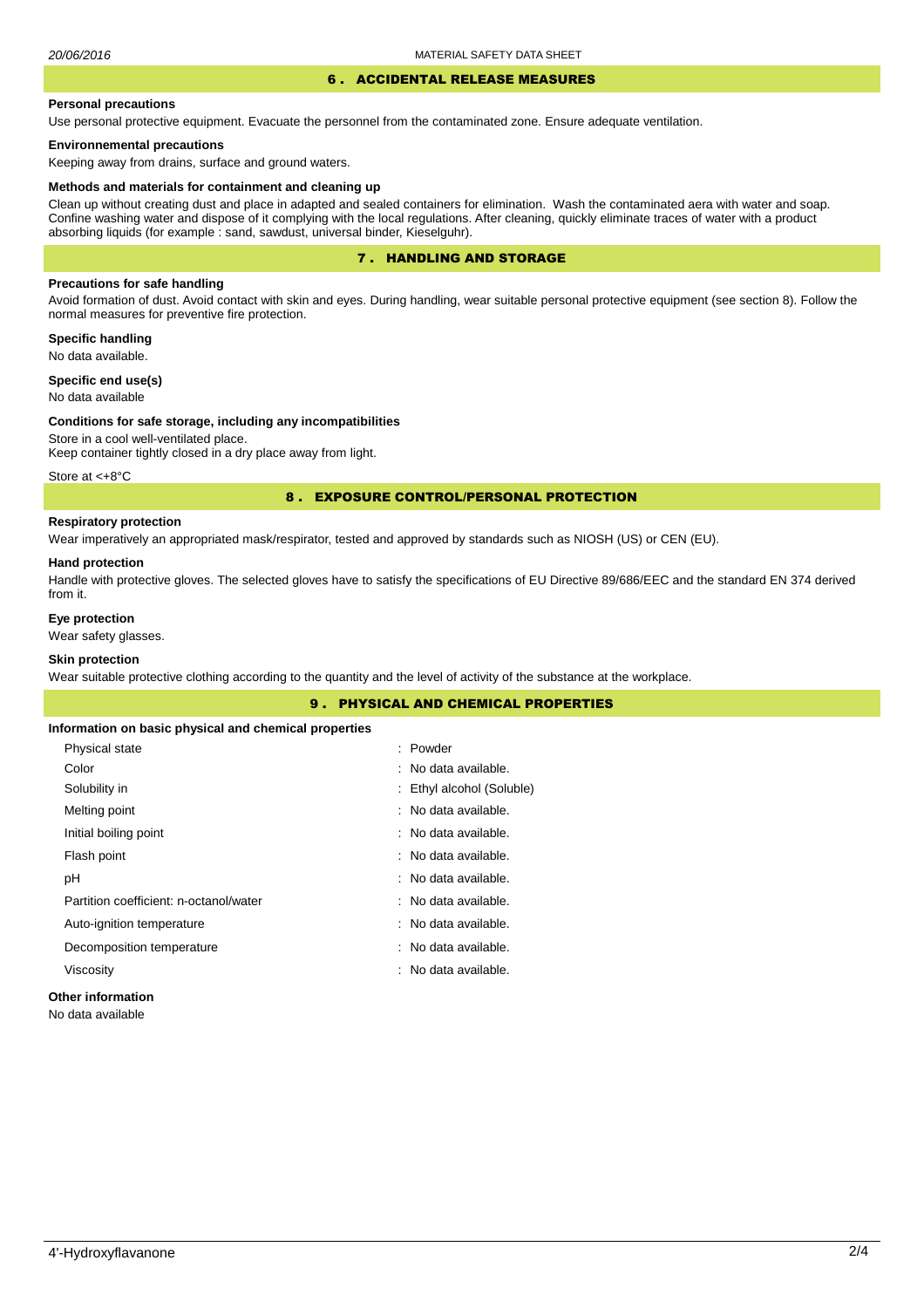#### 10 . STABILITY AND REACTIVITY

#### **Reactivity**

No data available.

## **Chemical stability**

Stable under recommanded storage conditions.

#### **Possibility of hazardous reactions**

No hazardous reactions during storage and handling complying with the instructions.

**Conditions to avoid**

No data available.

**Incompatible materials**

No data available.

#### **Hazardous decomposition products**

No hazardous decomposition products if the instructions for handling and storage are respected. During high overheating of the substance or during a fire, hazardous decomposition products may be produced.

# 11 . TOXICOLOGICAL INFORMATION

## **Acute oral toxicity**

No data available.

# **Acute dermal toxicity**

No data available.

## **Acute inhalation toxicity**

No data available.

## **Skin Corrosion**

No data available.

#### **Skin Irritation**

No data available.

#### **Serious Eye Damage**

No data available.

# **Eye Irritation**

No data available.

## **Respiratory Sensitisation**

No data available.

#### **Skin Sensitisation**

No data available.

## **Germ Cell Mutagenicity**

No data available.

## **Carcinogenictiy**

No data available.

# **Reproductive Toxicity**

No data available.

# **Specific Target Organ Toxicity - Single Exposure**

No data available.

# **Specific Target Organ Toxicity - Repeated Exposure**

No data available.

#### **Aspiration Hazard**

No data available.